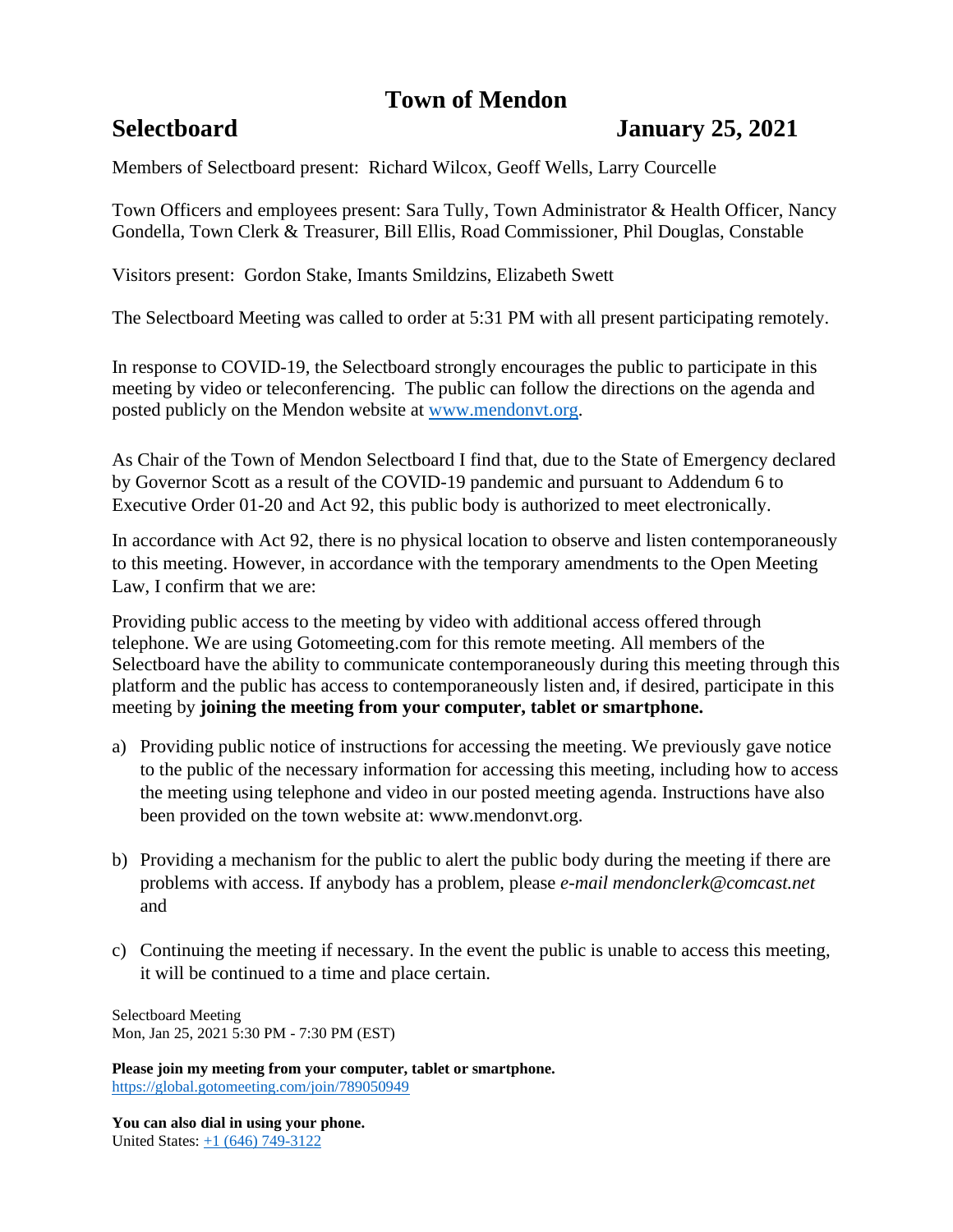#### **Access Code:** 789-050-949

New to GoToMeeting? Get the app now and be ready when your first meeting starts: <https://global.gotomeeting.com/install/789050949>

Please note that all votes taken during this meeting that are not unanimous will be done by roll call vote, in accordance with the law.

Let's start the meeting by taking a roll call attendance of all members participating in the meeting.

Roll call: Richard Wilcox, Geoff Wells, Larry Courcelle

Agenda: R. Wilcox moved to delete the YTD financial update as that was provided at the last meeting and approve the rest of the agenda items. Motion seconded by G. Wells. The Selectboard unanimously approved the motion.

## Announcement

The Town of Mendon is accepting applications for an Assistant Road Commissioner- Highway Maintenance/Equipment Operator and Building/Grounds Maintenance. This one full-time position. Information can be found on the town website at [www.mendonvt.org.](http://www.mendonvt.org/)

### Administrative Matters

*Selectmen's Orders* were reviewed. Motion by R. Wilcox to approve pay orders for January 25, 2021 for \$15,693.59 and \$1,282.78. Motion seconded by G. Wells. The Selectboard unanimously approved the motion. Motion by R. Wilcox to approve payroll in the amount of \$11,112.39 for the period ending January 25, 2021. Motion seconded by G. Wells. The Selectboard unanimously approved the motion.

Minutes of Previous Meeting: R. Wilcox moved to approve the minutes of 1/11/21 and 1/14/21. Motion seconded by G. Wells. The motion passed.

#### Public Comment

P. Douglas discussed a Firearms Discharge Ordinance that he proposed to the Selectboard in 2015. The Selectboard elected not to pursue adoption at that time. Residents attended the Selectboard meeting to request the Selectboard reconsider the ordinance for the health, safety and welfare of the town. The Selectboard supported engaging in the adoption process and present the ordinance for public hearing and adoption.

#### Business

*Town Report 2020* S. Tully discussed the status of the Town Report. The Selectboard will approve the final draft of the Highlights and Objectives report by the end of the week. A recap of how the town responded to the COVID-19 pandemic will be included in this report.

*Town Meeting 2021* The Selectboard reviewed and discussed the Articles for Town Meeting 2021. All articles will be voted by Australian ballot. There will be an informational meeting